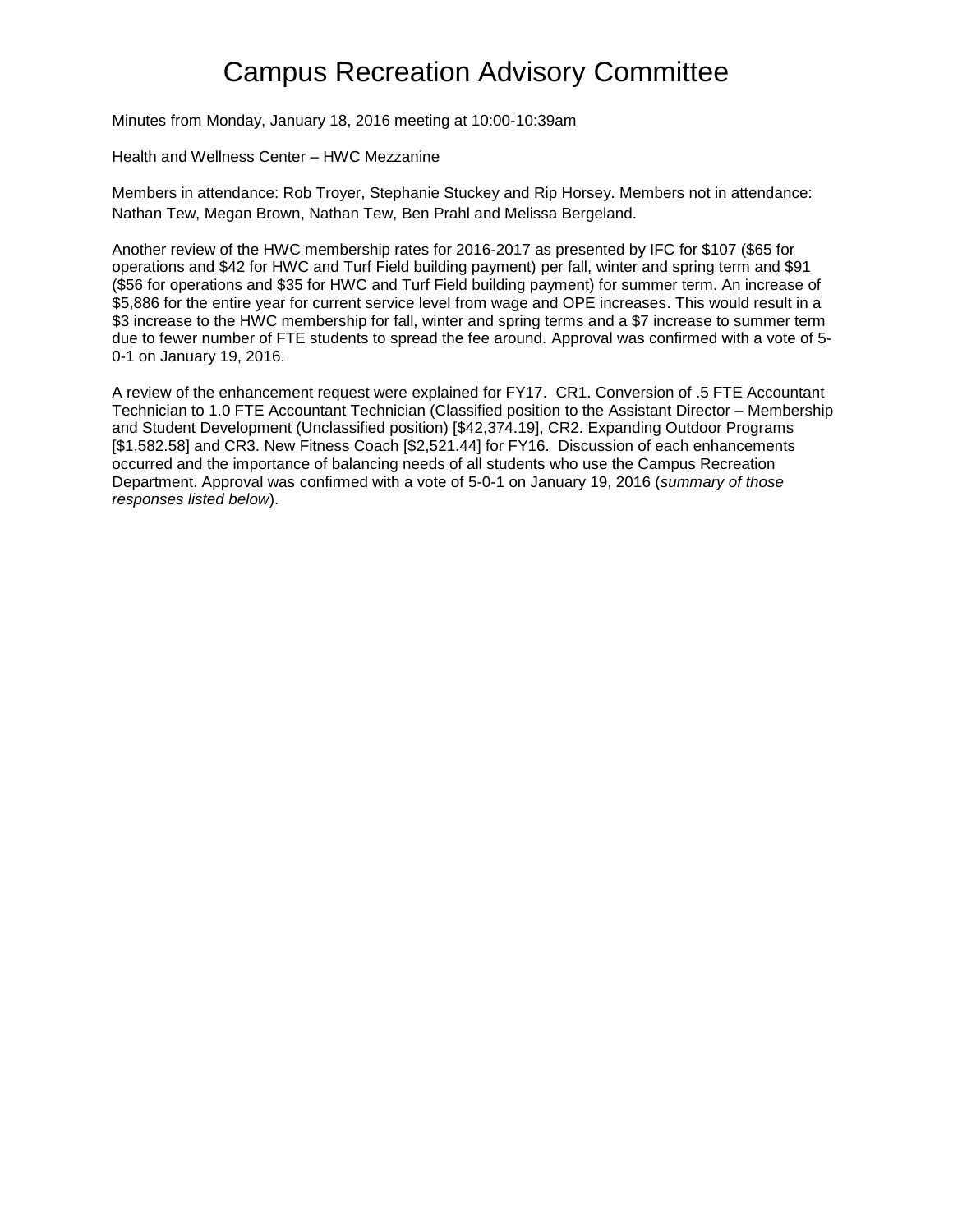## Campus Recreation Advisory Committee





No. 0 0%<br>Abstain 1 20%

Please ask any question or comment on any topic from above. Thank you for taking the time to do this approval process of the Campus Recreation Advisory Committee.